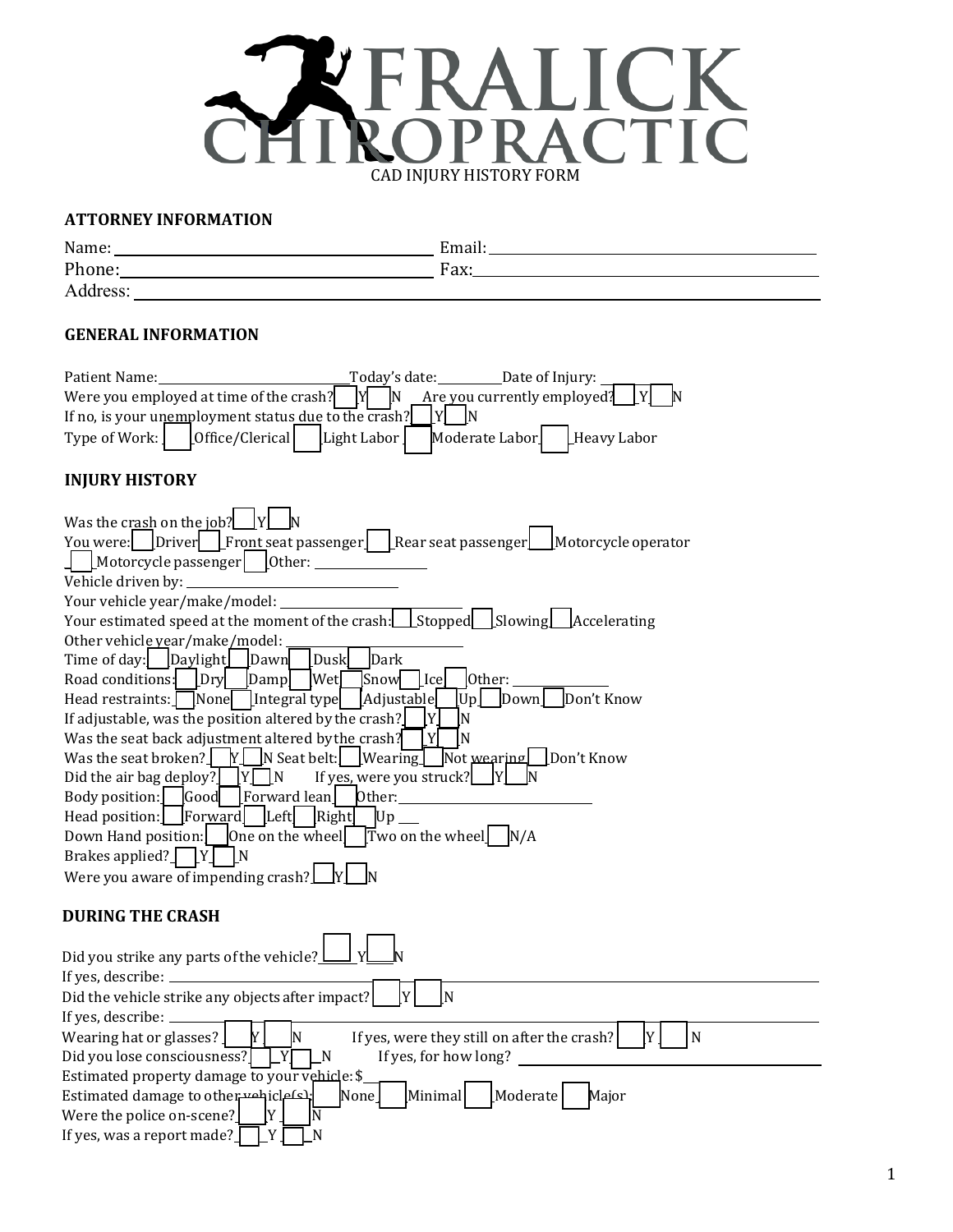

#### **AFTER THE CRASH**

| Emmptoms: Headache Dizziness Nausea Confusion/disorientation Reck pain |
|------------------------------------------------------------------------|
|                                                                        |
|                                                                        |
| When did symptoms first appear?<br><u>Lettin manufacture</u>           |
|                                                                        |
|                                                                        |
| Mode of transportation:                                                |

#### **Crash Details:**

#### **EMERGENCY DEPARTMENT**

Radiographs: $Y_N$  Body parts imaged: Results:  $\angle$ Lab work $\bigcirc$ Y $\bigcirc$ Cervical collar  $\bigcap Y \bigcap N$  Ice  $\bigcap Y \bigcup$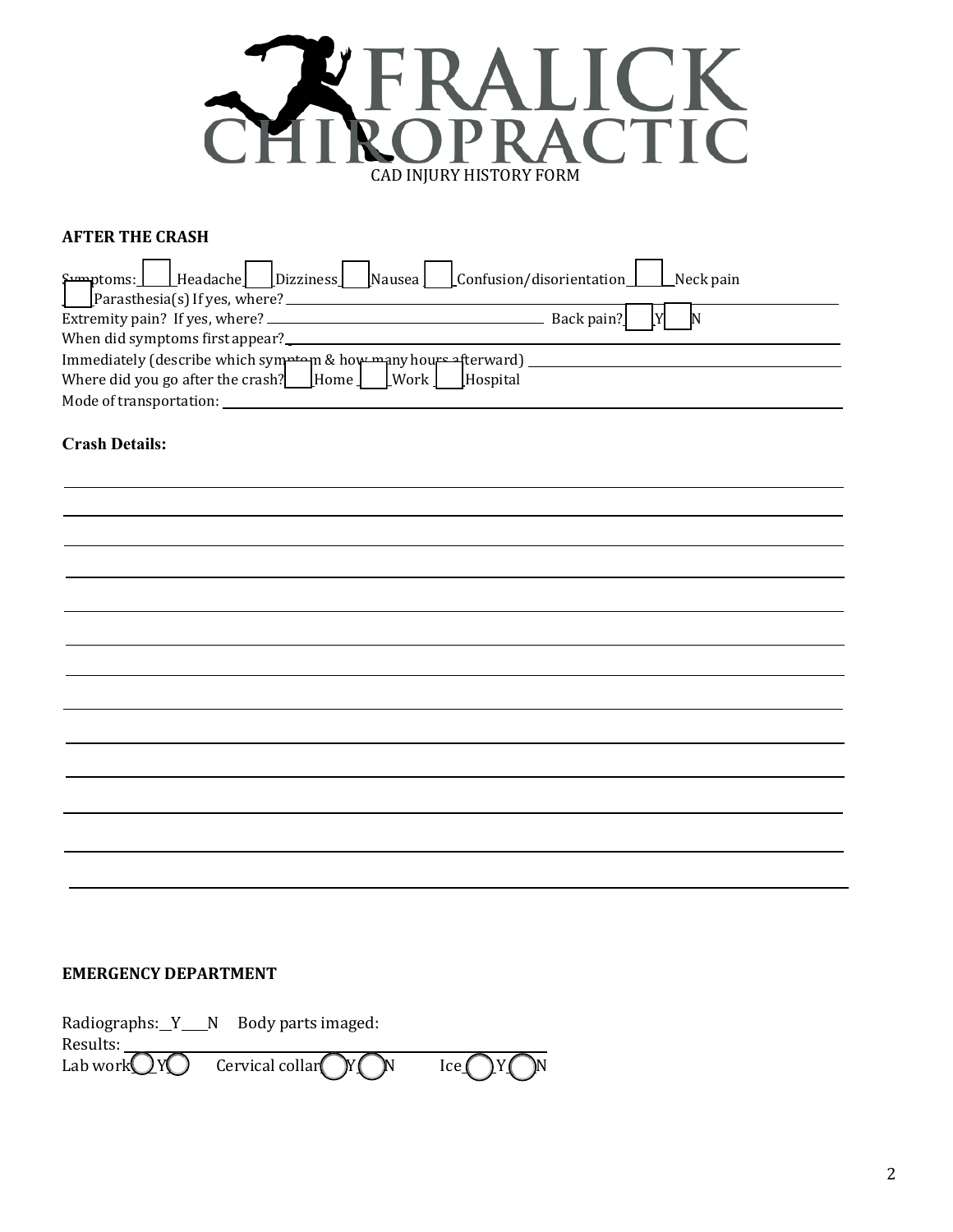

| Other: $\qquad \qquad \qquad$                                                                                |
|--------------------------------------------------------------------------------------------------------------|
| Follow up instructions: $[Y]$ N If yes, explain $\sqrt{Y}$                                                   |
| Have you had any prior treatment for the injuries sustained in this crash (ie. ER, family physician, physio) |
| <b>PAST MEDICAL HISTORY</b>                                                                                  |
|                                                                                                              |
|                                                                                                              |
|                                                                                                              |
| Workers' comp. injuries (date, TX, awards, residuals): __________________________                            |
|                                                                                                              |
| Sports or other injuries to head, neck, or back:                                                             |

*Our Promise is that we will personally do everything within our power to relieve you of your symptoms*  in a treatment plan that is uniquely personalized to fit your medical needs. In doing so, our approach will *lead to your recovery utilizing techniques that are both precise and thorough; Optimizing the likelihood of achieving 100% relief of symptoms. We further promise to suppress our egos and never allow them to get in the way of your full recovery; With that and when clinically necessary, We will choose to co-treat with as many medical professionals as needed to provide you with the absolute "medical action plan" possible and further ensure the highest quality of clinical care.* 

*Dr. Fralick and his team specialize in Acute care for a wide variety of injuries and ailments. With Dr. Fralick holding multiple degrees (see curriculum vitae under his personal profile) he is able to treat every joint in the body from head to toe. Our goal is to provide you with the absolute best personalized, patient centered care that fits not only your lifestyle but also your unique injury. We know that all injuries are unique to the individual.* 

*Therefore each case is treated as such and each patient diagnosis is given the time, care, and attention to detail it needs and you expect.* 

*We have created a professional network of medical practioners and legal consultants whose expertise will help manage any/all complex cases where clinical care and other expertise is 100% patient centered resulting in optimal outcomes!* 

- Dr. Ryan Fralick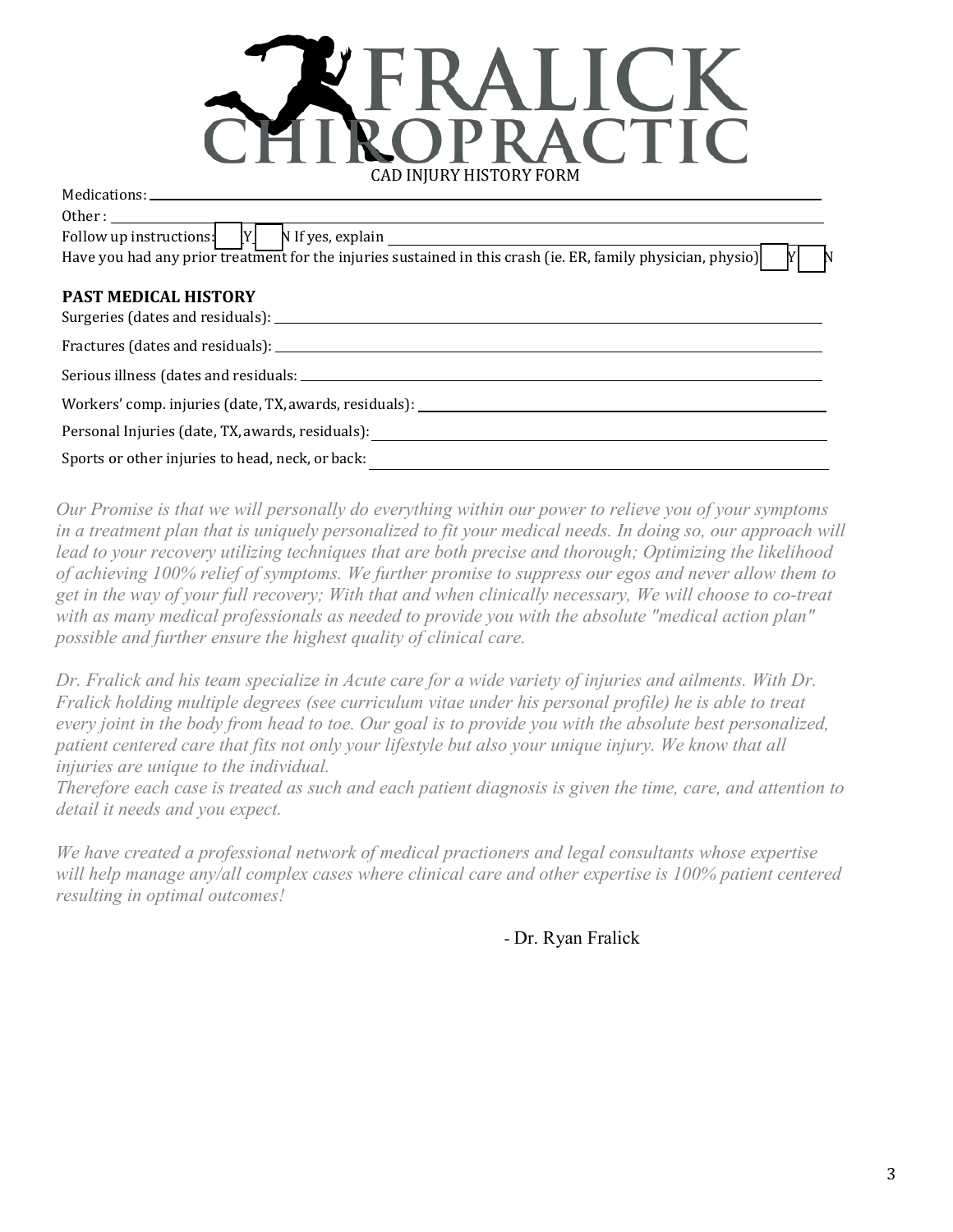

By completing this patient information form, you will help us to serve you more efficiently. Should you have any questions concerning our professional services or office procedures, please feel free to ask a member or our front office staff.

## **Patient and Insurance Information Date:**

|                                                                                                                                                                                                                                |                         | $DOB:$ SSN:                       |
|--------------------------------------------------------------------------------------------------------------------------------------------------------------------------------------------------------------------------------|-------------------------|-----------------------------------|
|                                                                                                                                                                                                                                |                         |                                   |
|                                                                                                                                                                                                                                | State:                  | ZIP:                              |
|                                                                                                                                                                                                                                |                         | $Cell$ #:                         |
| Email Appointment Reminders<br>Email:                                                                                                                                                                                          | Yes                     | $\overline{\phantom{a}}$ No       |
|                                                                                                                                                                                                                                |                         |                                   |
|                                                                                                                                                                                                                                |                         |                                   |
| Referral: and the contract of the contract of the contract of the contract of the contract of the contract of the contract of the contract of the contract of the contract of the contract of the contract of the contract of  |                         |                                   |
|                                                                                                                                                                                                                                |                         |                                   |
|                                                                                                                                                                                                                                |                         |                                   |
| Carrier: and the contract of the contract of the contract of the contract of the contract of the contract of the contract of the contract of the contract of the contract of the contract of the contract of the contract of t |                         |                                   |
|                                                                                                                                                                                                                                |                         |                                   |
| Insurance #: 1990 1200 2000 Patient Relationship to the Insured: Self Spouse Child Other                                                                                                                                       |                         |                                   |
| ***If you are not the guarantor (self), please complete:<br>Name of Insured:<br><u>DOB:</u>                                                                                                                                    |                         |                                   |
| Address of Insured: City: City:                                                                                                                                                                                                |                         | $\frac{1}{\text{State:}}$         |
|                                                                                                                                                                                                                                |                         |                                   |
|                                                                                                                                                                                                                                |                         |                                   |
| <b>Auto Accident Insurance (Medical Payment)</b>                                                                                                                                                                               |                         |                                   |
|                                                                                                                                                                                                                                |                         |                                   |
| Policy #:                                                                                                                                                                                                                      | Claim # $\qquad \qquad$ |                                   |
|                                                                                                                                                                                                                                |                         |                                   |
| Date of Injury:                                                                                                                                                                                                                |                         | Phone $\frac{\text{#}}{\text{#}}$ |
| Patient relationship to the insured: Self Spouse Child                                                                                                                                                                         | <b>Other</b>            |                                   |

#### *YOU CAN GET ACCESS TO THIS INFORMATION. PLEASE REVIEW IT CAREFULLY.*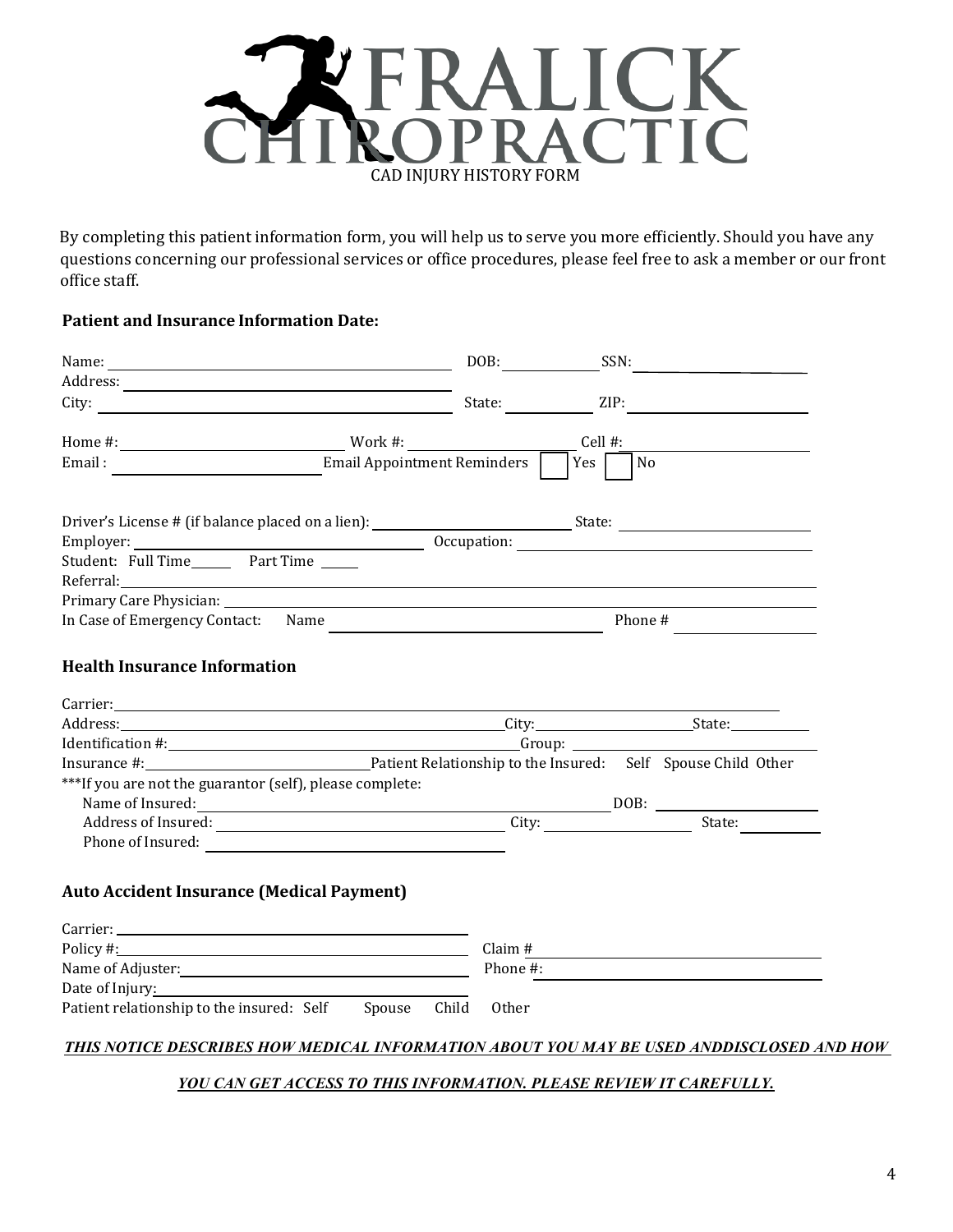

## *THIS NOTICE DESCRIBES HOW MEDICAL INFORMATION ABOUT YOU MAY BE USED ANDDISCLOSED AND HOW*

#### *YOU CAN GET ACCESS TO THIS INFORMATION. PLEASE REVIEW IT CAREFULLY.*

## **DISCLOSURE OF INFORMATION**

We may disclose information to other healthcare professionals and/or your insurance carrier for treatment, payment, or healthcare operations. Additional disclosures may be necessary to comply with Workers' Compensation and Public Health Laws as well as judicial proceedings. We may contact a family member or other authorized person in consent unless compelled to do so by legal authority. Further, you will be contacted by phone or mail in the event that a request for information is made.

# **FACILITY SET UP**

While our examination and treatment rooms are private, this office utilizes an open exercise/rehabilitation setting. Staff and doctors will maintain policies to ensure privacy, but there may be some inadvertent disclosures to others in the facility at the same time. If there is private information that you need to discuss, please request to do so in a private room.

# **YOUR RIGHTS**

You may send us a written request to see or procure a copy of the information that we have about you, or to amend you personal information that you believe is incomplete or inaccurate. If the information was not originally from our office, we will refer you to the source, such as other doctors or hospitals.

You may request additional restrictions on uses and disclosures of your health information. We are not required to agree to these requests and in some instances, may be prohibited by law.

You may request that we communicate with you about medical matters using reasonable alternative means or at an alternate address.

You may receive an accounting of our disclosures of your medical information, except when those disclosures are made for treatment, payment or health care operations, or the law otherwise restricts the accounting.

You have the right to inspect and have a copy of your medical information. There is no cost for the first copy and any copy thereafter will be \$25.

You have the right to amend your information. Please note that we have the right to disagree with your amendments. If there is a disagreement, you will be provided with information about your denial of your amendment and how you may appeal the denial of amendment. You have a right to a copy of the notice upon request.

#### **COMPLAINTS**

Calling this office or directing a letter to the office manager can handle complaints about your privacy rights or how your privacy is handled at this office. If you are not satisfied with how this office handles your complaint, you may submit a formal complaint to: DHHS (Office of Civil Rights) 200 Independence Ave Room 509F HHH Building Washington, D.C. 20201

I have read this privacy Notice and understand my rights contained in this notice. By signing this form I provide authorization and consent to use and disclose my protected health information as noted above.

Patient's Name (Print) **Patient's Signature** Date Date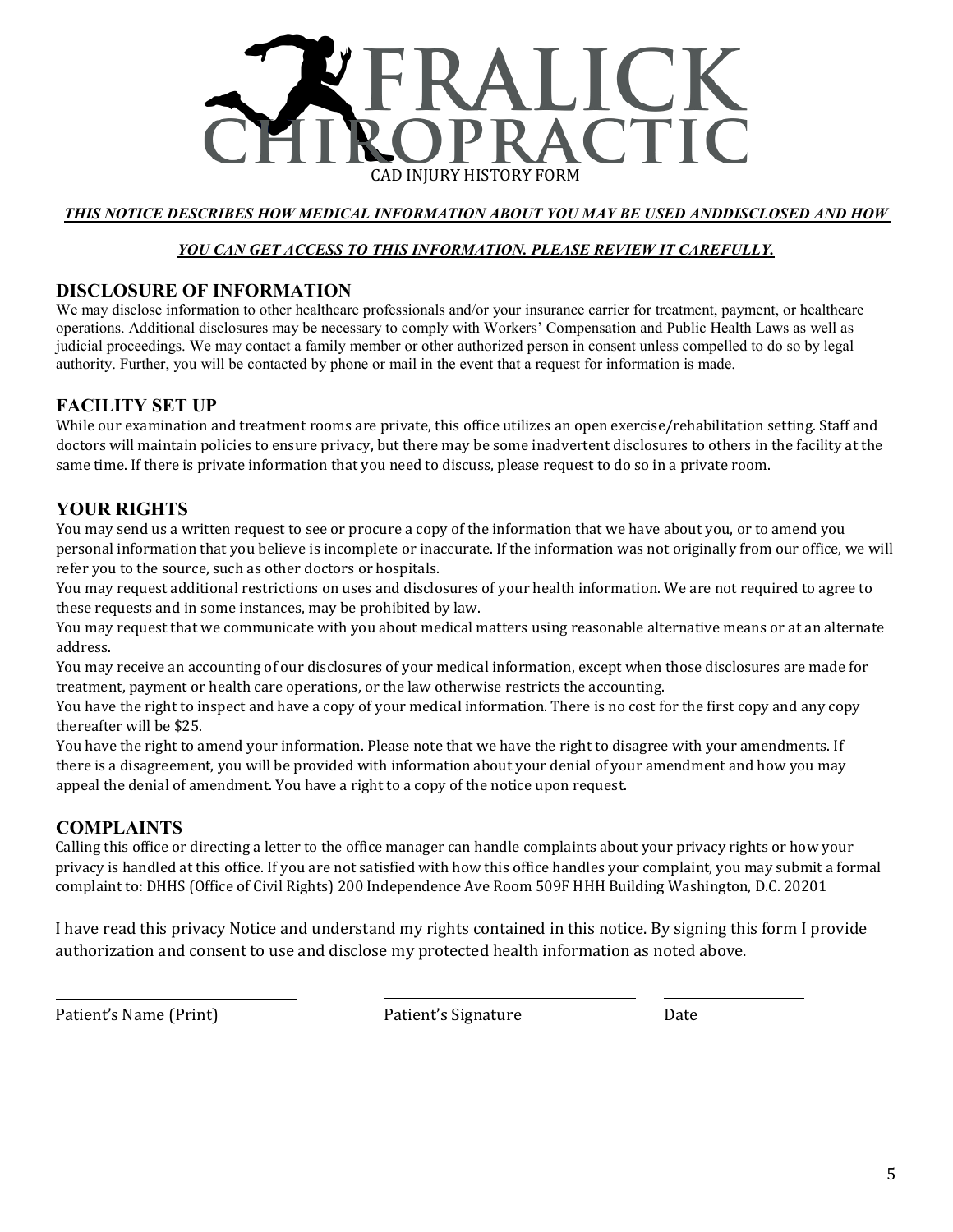

## **CHIROPRACTIC CASE HISTORY**

|       | Have you ever received Chiropractic Care? Y $\bigcirc$ N $\bigcirc$                | If Yes, when? $\overline{\qquad \qquad }$                                                                                                                                                     |
|-------|------------------------------------------------------------------------------------|-----------------------------------------------------------------------------------------------------------------------------------------------------------------------------------------------|
|       | Were you injured in an automobile collision? Y $\bigcirc$ N $\bigcirc$             |                                                                                                                                                                                               |
|       |                                                                                    |                                                                                                                                                                                               |
|       |                                                                                    |                                                                                                                                                                                               |
|       |                                                                                    |                                                                                                                                                                                               |
|       | 1. Primary reasons for seeking chiropractic care                                   |                                                                                                                                                                                               |
|       |                                                                                    |                                                                                                                                                                                               |
|       |                                                                                    |                                                                                                                                                                                               |
|       |                                                                                    |                                                                                                                                                                                               |
|       |                                                                                    |                                                                                                                                                                                               |
|       |                                                                                    |                                                                                                                                                                                               |
|       |                                                                                    |                                                                                                                                                                                               |
|       |                                                                                    | Please select the quality of the complaint/pain: Dull aching $\bigcirc$ Sharp Shooting $\bigcirc$ Burning<br>Throbbing ODeep ONagging Other, please describe: _______________________________ |
|       | Does this complaint/pain travel (shoot) to any areas of your body? $Y(\bigcirc N)$ |                                                                                                                                                                                               |
| Where |                                                                                    |                                                                                                                                                                                               |
|       |                                                                                    | Grade Intensity (no complaint/pain) 0010203040506070809010 (worst possible / imaginable)                                                                                                      |
|       |                                                                                    |                                                                                                                                                                                               |
|       | Does anything aggravate the complaint?                                             | <u> 1989 - John Stein, Amerikaansk politiker (* 1958)</u>                                                                                                                                     |
|       |                                                                                    |                                                                                                                                                                                               |
|       |                                                                                    | Previous interventions, treatment, medications, surgery, or care you have sought for your complaint?                                                                                          |
|       |                                                                                    |                                                                                                                                                                                               |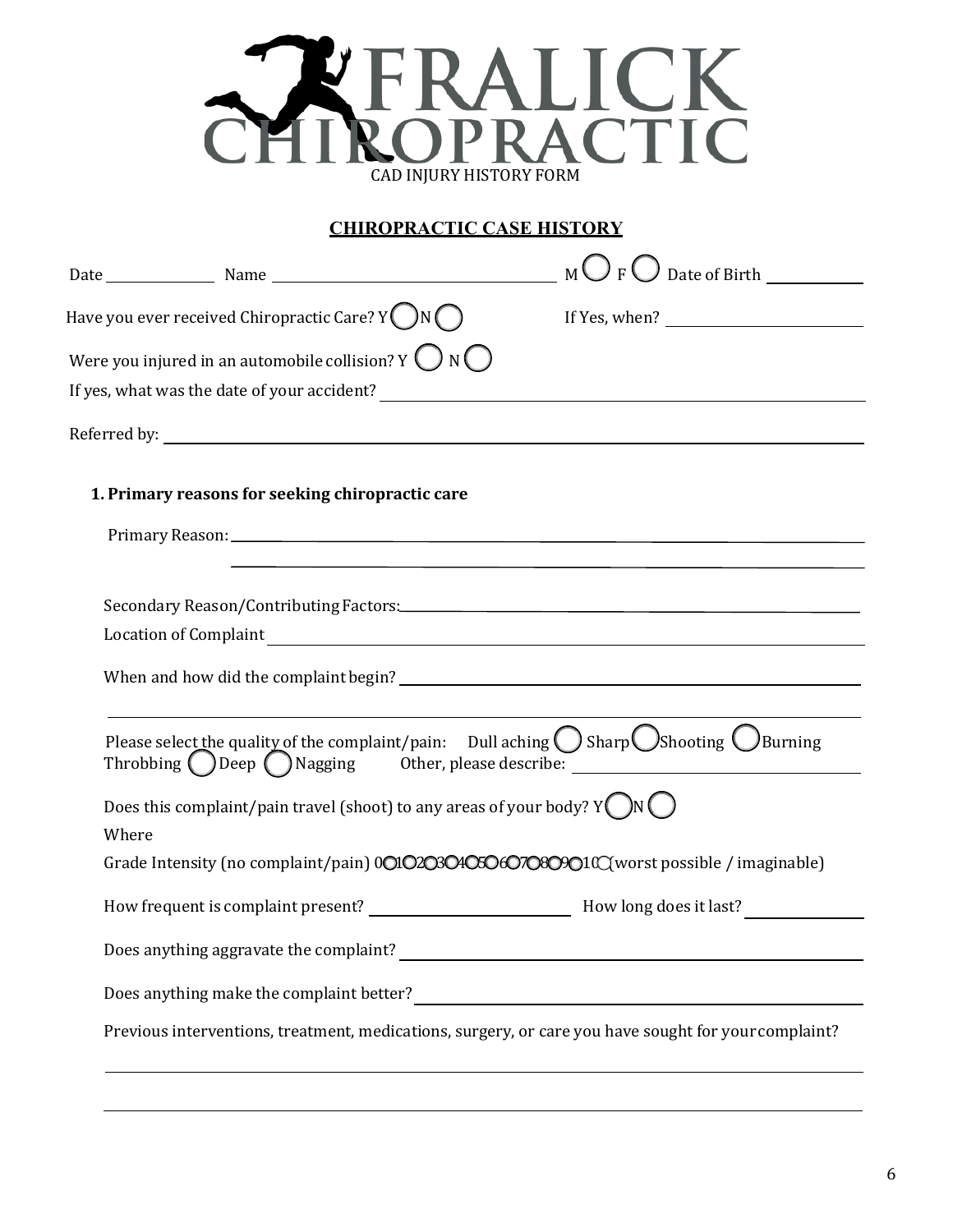

| <b>Past Health History</b>                                                                                                          |                         |  |
|-------------------------------------------------------------------------------------------------------------------------------------|-------------------------|--|
|                                                                                                                                     |                         |  |
|                                                                                                                                     |                         |  |
|                                                                                                                                     |                         |  |
|                                                                                                                                     |                         |  |
| Medications<br><u> 1989 - Johann Stein, marwolaethau a bhann an t-Amhair an t-Amhair an t-Amhair an t-Amhair an t-Amhair an t-A</u> | Reason for taking       |  |
| Surgeries/Date:                                                                                                                     | <b>Types of Surgery</b> |  |
| Females/Pregnancies and Outcome(s):                                                                                                 |                         |  |
| <b>Family Health History</b><br>Associated health problems                                                                          |                         |  |
| Social and Occupational History:                                                                                                    |                         |  |
|                                                                                                                                     |                         |  |
|                                                                                                                                     |                         |  |
|                                                                                                                                     |                         |  |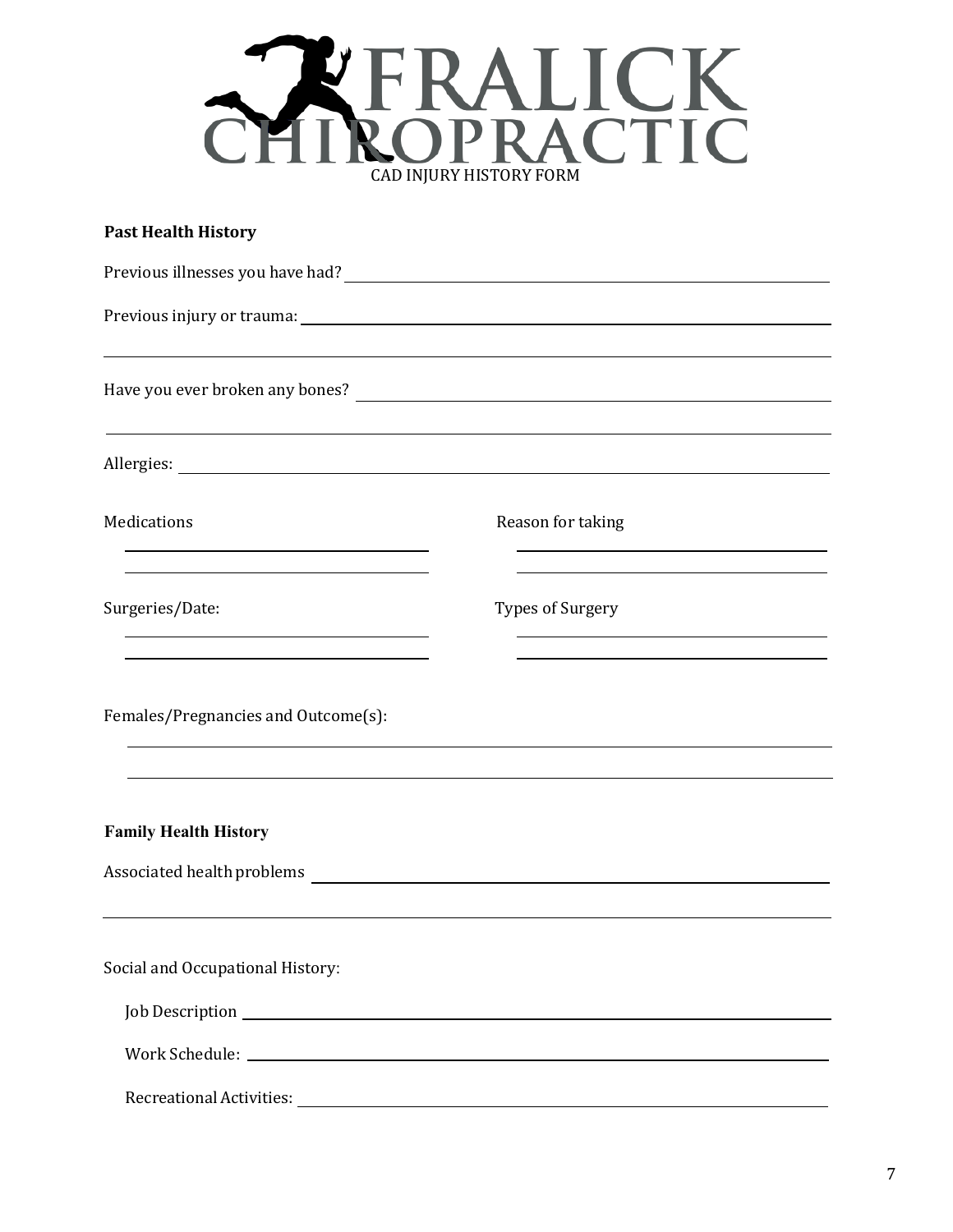

Lifestyle, hobbies,level of exercise, diet, alcohol, tobacco and drug use:

I have read the information above and certify it to be true and correct to the best of my knowledge, and hereby authorize Fralick Chiropractic to provide me with chiropractic care, in accordance with the State of Pennsylvania's statutes.

| Patient Signature             | Date |
|-------------------------------|------|
| Patient or Guardian Signature | Date |
|                               |      |

#### **Assignment of Benefits**

I hereby assign payment directly to Fralick Chriropractic who represents this clinic to Payer Groups for the basic benefits, as well as major medical benefits herein specified and otherwise payable to me, but not to exceed the regular charges for this treatment period. I understand that if this is a motor vehicle accident and the medical benefits are exhausted such that financial responsibility reverts to my health insurance. I am financially responsible for any applicable deductibles, co-insurance or co-pays. I also understand that I am financially responsible for any charges not covered by this assignment. I understand I will be held responsible for any costs incurred regarding collection of payment for services rendered. I will update billing information in writing to Fralick Chiropractic as soon as any changes occur in my insurance coverage or address.

Signature Date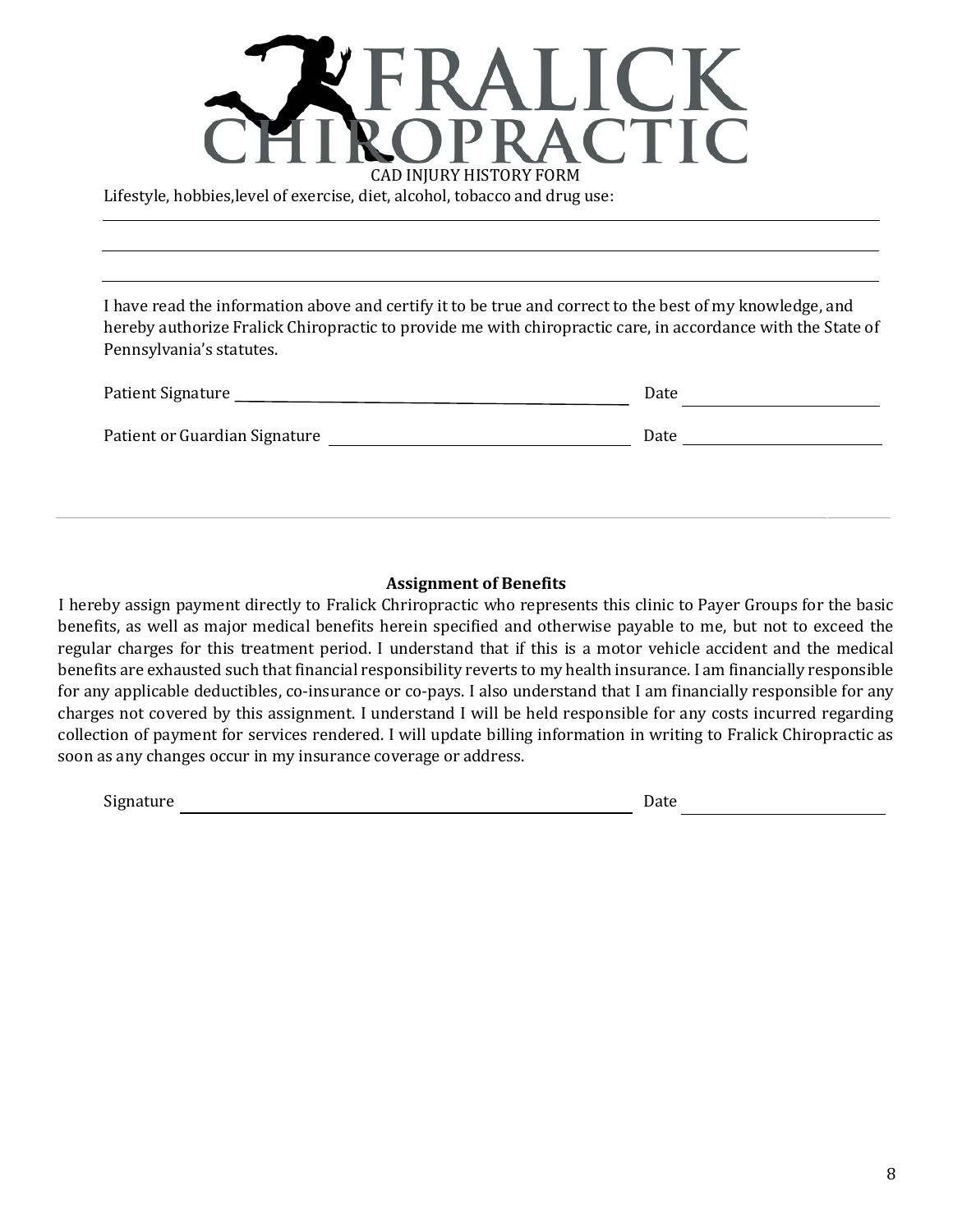

## **Release of Information**

I **do/do not** (please circle one) authorize \_\_\_\_\_\_\_\_\_\_\_\_\_\_\_\_\_\_\_\_\_\_\_\_(physicians name) to release any of my medical records, x-rays, or reports to Fralick Chiropractic for the purpose of obtaining medical information pertaining to my treatment.

| $\sim$<br>$+ \cdot \cdot \cdot$<br>Signature<br>. . | Date |
|-----------------------------------------------------|------|
|                                                     |      |

#### **Authorization to Discuss PHI**

If you would like your Personal Health Information (PHI) to be discussed or given to another person, please give the name of that person below and sign, giving us permission to discuss your PHI with them.

| Prin.<br>. ivame:<br>. |  |  |  |
|------------------------|--|--|--|
|                        |  |  |  |

| <b>Patient Signature:</b> | Jate <sup>.</sup> |
|---------------------------|-------------------|
|                           |                   |